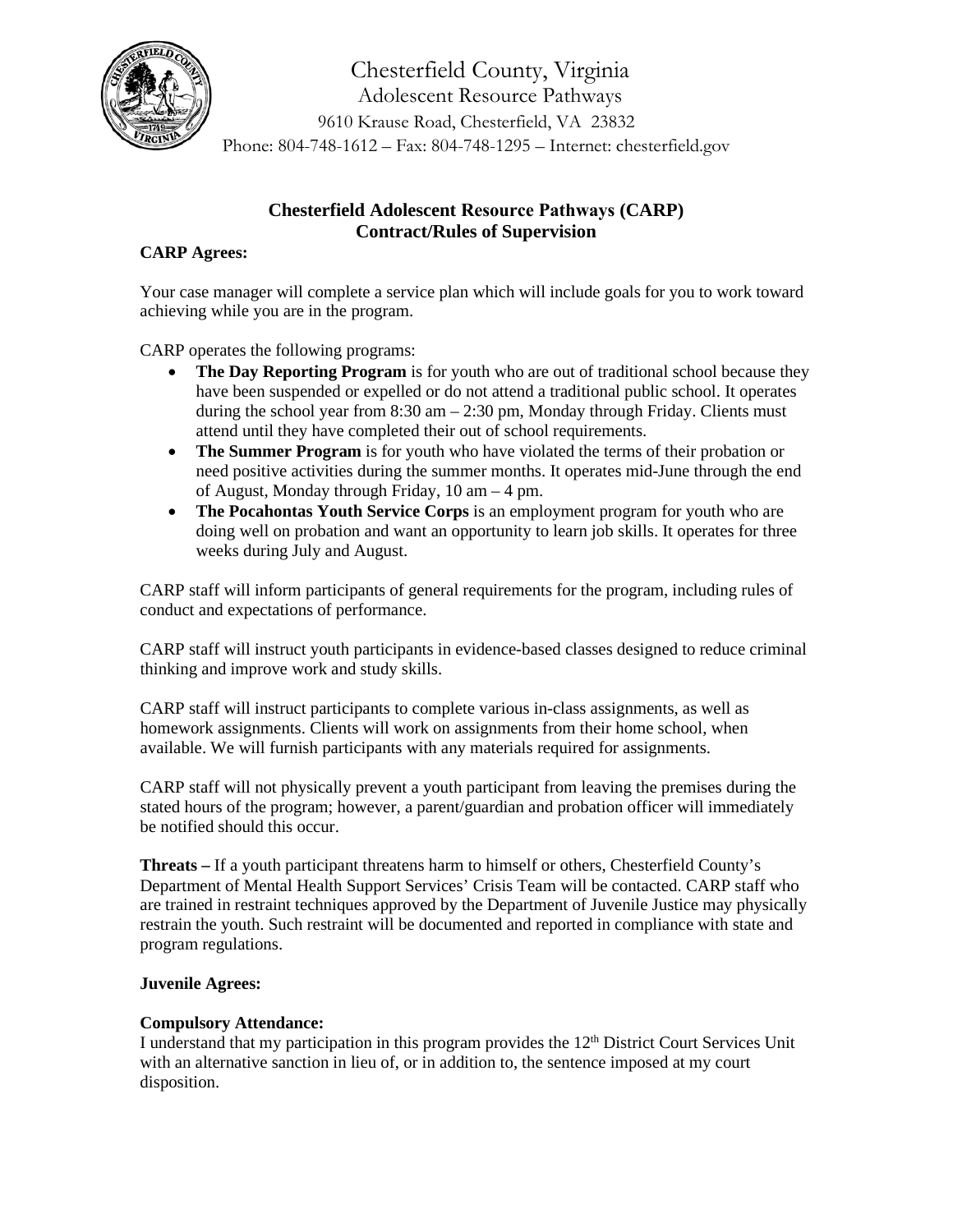

I will notify the Adolescent Reporting Program prior to any absence, change of address, phone number or employment while I am in the program. All absences must be approved and must be made up.

I will work toward achieving my service plan goals while in CARP.

I will not commit any further law or probation violations while in the program. I understand that my probation officer will receive a weekly summary of my behavior.

I will try to keep a good attitude throughout the day. I will take responsibility for my actions. I will speak to program staff if I am having problems. I will actively participate each day, interact with peers and staff appropriately, and complete all assignments required during sessions and at home**.** 

### **Medication:**

If I take medication during the program hours, I will bring a separate, labeled bottle from the pharmacy which will be kept by the reporting program for my use. I understand that all prescription and over the counter medication shall be kept at the staff station and administered to me by trained and certified staff.

### **Not Allowed:**

- Cell phones are not allowed in the morning or summer programs. If I bring my cell phone or other electronic devices to the evening program, I will be sure to turn it in to staff when I enter the building. Staff may permit the use of the program phone by students if they need to make a call to a parent or guardian, probation officer or attorney.
- Weapons, firearms, or knives
- Pornographic material in the program or on the computers
- Abusive language, threatening behavior, fighting, disrespect toward others
- Candy, gum, food, or drinks
- Clothing that may cause a disturbance

### **Transportation Rules:**

I agree to remain in my seat and follow the instructions of the driver. I will wear a seat belt while riding in a county vehicle. I will be waiting at the agreed upon time and location for transportation each day.

### **Release of Information:**

I understand that CARP uses the services of other agencies in order to help me, therefore I give CARP permission to discuss my needs and to release information to these other agencies, organizations, and to receive relevant information about my case from their files in return.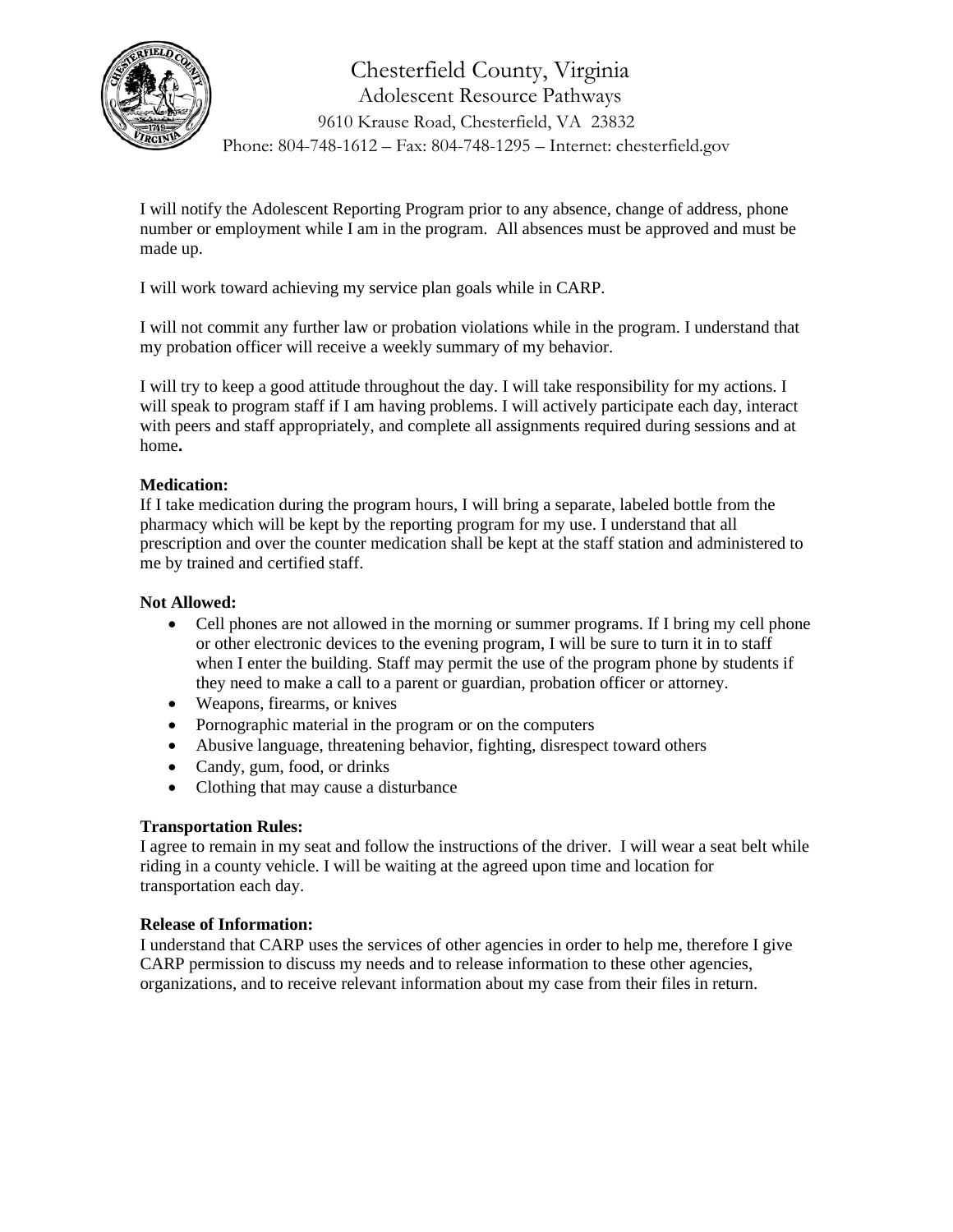

I have read, or had read to me, the above conditions and have been provided a copy. I fully understand that if I fail to follow the above conditions CARP will terminate my participation and refer my case back to the Court Service Unit (Juvenile Probation).

\_\_\_\_\_\_\_\_\_\_\_\_\_\_\_\_\_\_\_\_\_\_\_\_\_\_\_\_\_\_\_\_\_\_\_\_ \_\_\_\_\_\_\_\_\_\_\_\_\_\_\_\_\_\_\_\_\_\_\_\_

Signature of Participant Date

**Parent/Guardian Agrees:**

### **Parental Participation:**

In order for my child to participate in CARP, I assume the risk of any and all injuries caused by my child. I agree to hold harmless Chesterfield County, its employees and volunteers for injuries or damages resulting from my child's participation in CARP.

In recognition of the importance of my participation, I agree to cooperate with the CARP as required by the court and/or probation officer. I agree to attend monthly parent groups and to keep in contact with program staff regarding my child's participation.

# **Emergency Treatment:**

I agree to allow transportation of my child to the nearest physician or hospital for necessary medical treatment and agree to allow for immediate first aid to my child when deemed necessary. I agree to supply the program with any prescription medications my child needs during program hours and to allow my child to be administered over the counter medications as indicated by standing orders.

### **Transportation:**

I understand that my child may be transported to other sites for additional activities during the course of the program. I will be responsible for arranging transportation to and from CARP. I will notify program staff if transportation is to be by anyone other than CARP or a parent/guardian. I understand that my child must be at the program on time and be picked up on time. Transportation by CARP must be scheduled in advance and the charge for missed rides is the Federal Government rate of 57.5 cents per mile.

Fees will be calculated by miles to home from CARP: *miles* X .575= *fee* for each missed trip.

### **Closures:**

In the event of inclement weather that causes schools to be closed, CARP will also be closed. **CARP follows all county holidays**, which do not always coincide with school holidays.

# **Building Safety:**

I understand that food, drink, smoking, weapons or knives of any kind are not allowed in the building. I have read and will encourage my child to follow the rules stated for him above. If my child fails to follow the rules, I understand that I may be required to pick him up immediately upon being notified.